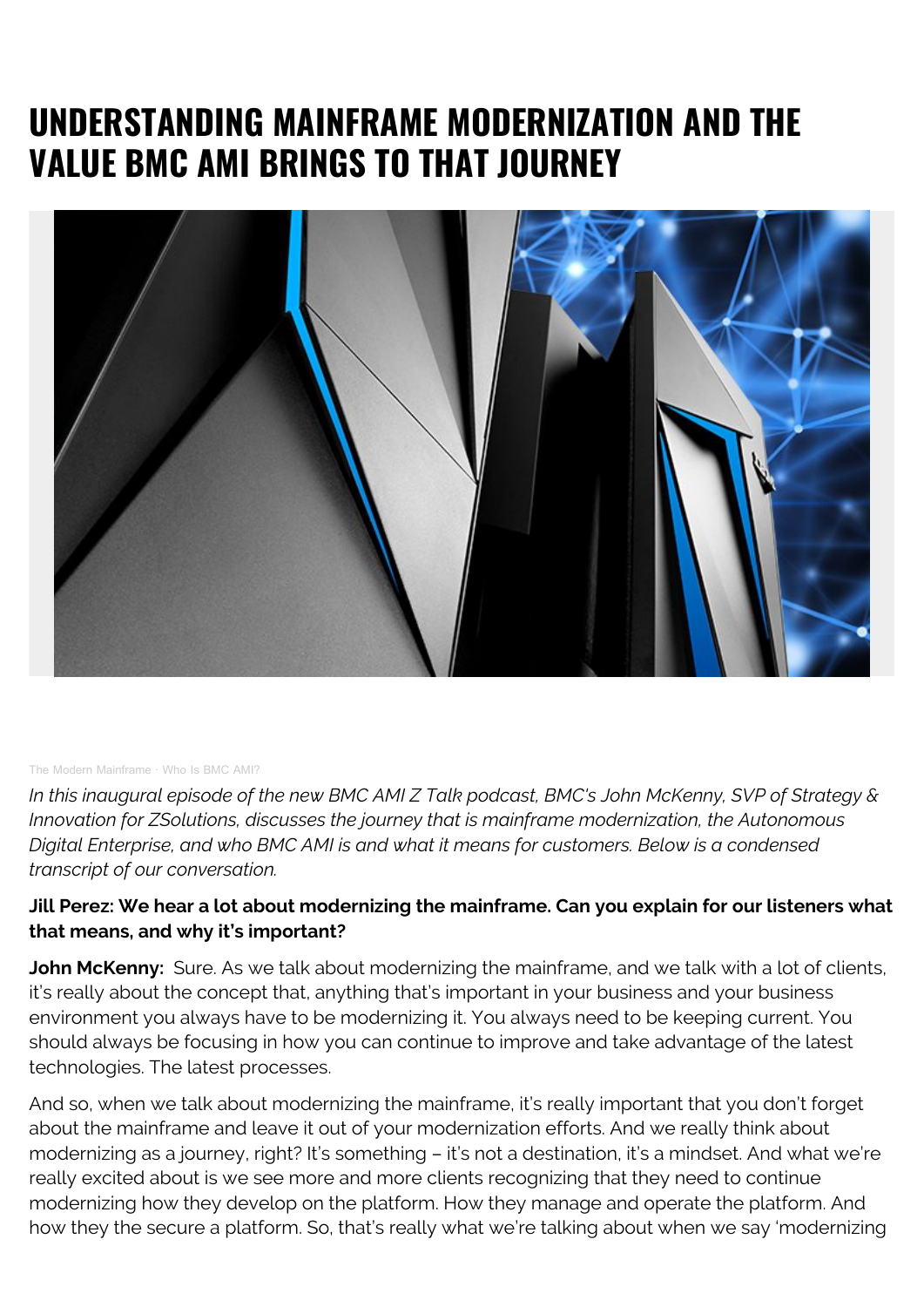the mainframe.'

### **Jill: Okay. Well, that makes sense. That's great. So, having said that then what would be some of the common barriers in the journey of modernizing the mainframe? And how do customers overcome them?**

**John:** Probably the biggest barrier frankly is the mindset and – the object overall. And we run into customers, again, that have been modernizing and recognize that they need to have a growth mindset. They need to have a mindset that is adaptive and about being adaptive and trying to improve all facets of their business. And that includes how they run and manage and monitor and develop on the platform.

So, I think attitude and the mindset that this is something that's important, that this is something that can help them impact and help them achieve their business objectives is probably the biggest barrier when we see that organizations have been modernizing. And when they haven't been modernizing that's where we run into organizations that are having different types of challenges. They're unable to meet some of their business demands that might want them to move faster. That might want them to try to improve delivery, right. Want them to improve service levels.

And if they've not been modernizing and they don't have that mindset to modernize and stay current and stay abreast and leveraging the latest and greatest technologies, that's what we run into.

## **Jill: Mm-hmm, great. So – so our topic today talks about BMC AMI, so can you explain for our listeners what does 'AMI' stand for? And I know she's referred to as a she, so who is she?**

**John:** So, BMC AMI really represents our strategy and vision for helping organizations continue to modernize the platform. So, it stands for Automated Mainframe Intelligence. So, BMC AMI really represents that mindset that we have within BMC to be leveraging the latest technology for our customers' advantage. So, that's all about driving more automation, more intelligence, and more seamless and easy ways to get work done. So, BMC AMI is, as we think about it, we have some fun with it, we say, you know, BMC AMI is like the doctor that we all wish we had, right. That helps you identify potential problems and – and keeps you healthy all the time, right.

We say that BMC AMI is like the security professional who's constantly scanning your parameter to keep you and your – your assets safe. We have fun with it and say, BMC AMI is a little bit like the modern librarian or data scientist who ensures that your data is always available and accessible, but only to the folks that really should have access to it. And we think of BMC AMI as being like the financial advisor. So, we recognize that organizations have to make difficult decisions around how they balance business requirements and budget requirements, and that BMC AMI helps them make the the best decisions for their business.

### **Jill: That's fantastic. So, BMC AMI really is all inclusive of all the different facets that folks need to really optimize their mainframe, so that's fantastic. So, what makes a product BMC AMI?**

**John:** Well, there's several things that as we think about these as some of our design tenets, if you will, right, so probably first and foremost about it that BMC AMI has to provide real value and power to an organization. So, we want to make sure that BMC AMI is very easy to use. BMC AMI is leveraging the latest technology so you'll see increasingly more artificial intelligence and machine learning, helping BMC AMI provide value to the organization, right. So, that also means that we want to be able to provide value in a very quick timeframe.

So, as you're using BMC AMI products, we expect you're going to get rapid time to value whether it's